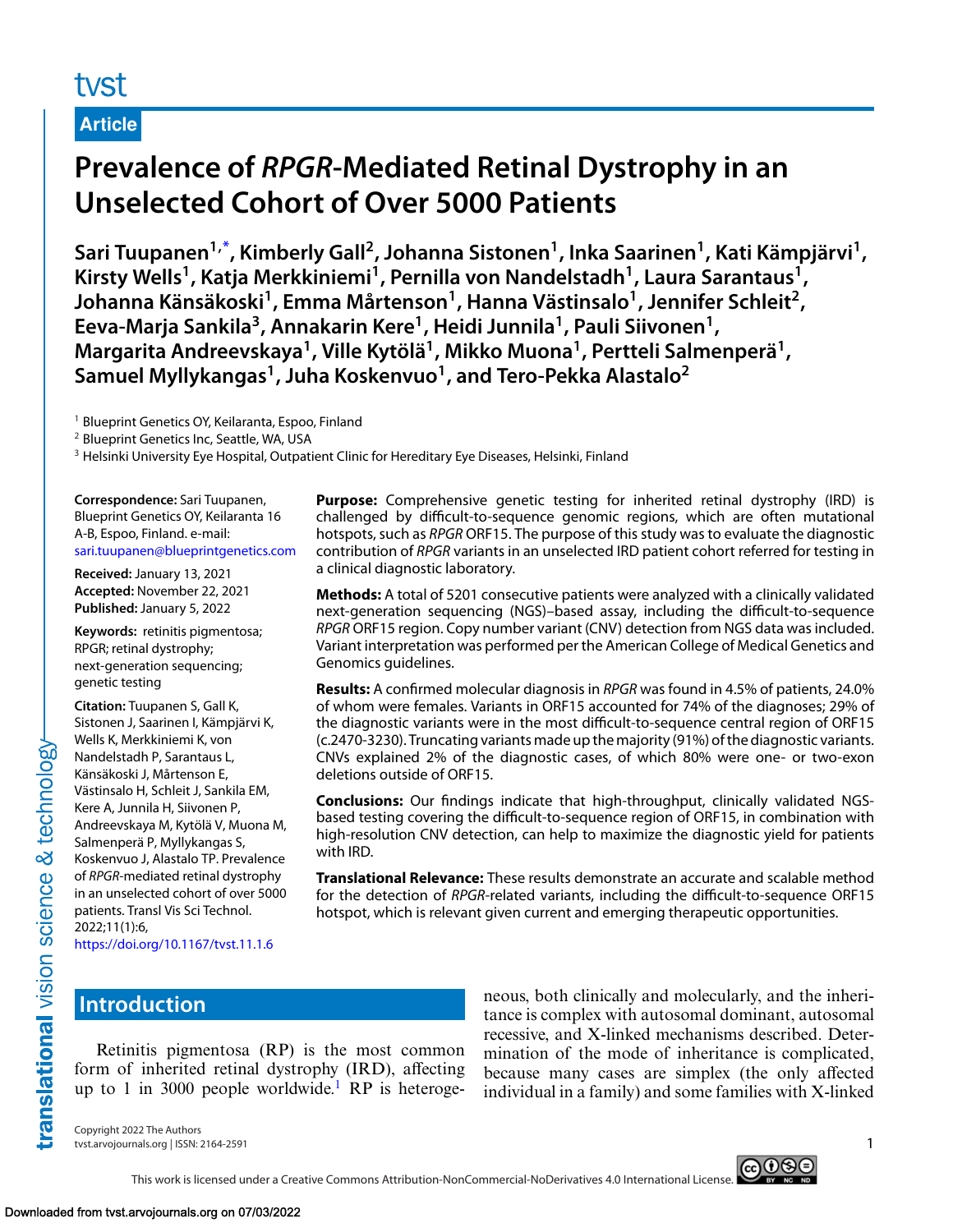or autosomal recessive RP seem to have autosomal dominant RP[.2](#page-6-0) Molecular genetic studies are the most reliable way to determine or confirm the diagnosis, provide prognostic information, determine the inheritance pattern, identify at-risk individuals, and allow for family planning.<sup>[3](#page-6-0)</sup>

X-linked RP (XLRP) has one of the most severe retinal phenotypes and accounts for up to 20% of all patients with RP.[2](#page-6-0) Variants in *RPGR* and *RP2* cause the majority of XLRP, whereas variants in *OFD1* contribute rarely.<sup>[5](#page-6-0)</sup> *RPGR* is the most commonly implicated gene and variants in this gene account for more than 70% of XLRP.<sup>4</sup> Further, *RPGR* variants account for approximately 13% of simplex cases and 7.8% of cases where autosomal dominant RP is suspected based on pedigree analysis.[2,5](#page-6-0) *RPGR* variants are also associated with other retinal dystrophies, such as cone–rod dystrophy, leaving no doubt that *RPGR* analysis is a crucial part of diagnostic testing for patients with retinal dystrophy.<sup>[6](#page-6-0)</sup>

Isoform C (RefSeq NM\_001034853.1) of *RPGR* is primarily expressed in the retina and encodes an 1152-amino acid protein comprising 3459 nucleotides. It contains the ORF15 exon, which encodes 567 amino acids at the C-terminus, is rich in glutamic acid and glycine residues, and is highly repetitive.<sup>7</sup> ORF15 encompasses nucleotides c.1754–3459. Further, ORF15 harbors a central, difficult-to-sequence region defined as c.2470–3230 (RefSeq NM\_001034853.1). ORF15 is recognized as a hotspot for disease-causing variants, the most common being small deletions leading to frameshifts[.4,8](#page-6-0) The repetitive nature of the ORF15 exon makes sequencing both difficult and prone to error.<sup>9</sup> Traditionally, clinical testing of ORF15 relied on Sanger sequencing, an expensive and time-consuming method. More recently, long-range polymerase chain reaction plus nextgeneration sequencing (NGS) strategies have been used. However, because more than one-half of *RPGR* disease-causing variants are located in ORF15, there is a need for a scalable, high-throughput, and reliable method that can effectively tackle the challenges of this exon[.7](#page-6-0)

Further driving the need for molecular diagnoses in families affected by IRD is the promising race toward personalized medicine. Gene therapy trials are underway for a number of different retinal dystrophies, and [many rely on a confirmed molecular diagnosis \(https:](https://clinicaltrials.gov) //clinicaltrials.gov). *RPGR* is an attractive target given its frequency and the severity of disease. Additionally, the size of *RPGR* is amenable to gene replacement therapies[.10](#page-6-0)

Given the recent developments in gene therapy and the importance of *RPGR* in IRD, there is a need for an analytically validated, high-throughput, NGS-based diagnostic assay with the ability to resolve ORF15 that detects both sequence and copy number variants (CNVs). In this study, we retrospectively reviewed NGS multi-gene panel testing results from 5201 unselected individuals with suspected retinal dystrophy to assess the contribution of *RPGR* to the diagnostic yield, the variant characteristics and the impact of high-resolution CNV detection.

### **Methods**

This retrospective study included 5201 consecutive patients referred and consented for IRD genetic testing in addition to aggregate sharing of the information such as publication. Patients were referred from the United States (86%), Canada (9%), Europe  $(4.5\%)$ , Latin America (0.2%), the Middle East (0.4%), and the South Pacific (0.2%). The majority of patients were tested as part of the My Retina Tracker program in collaboration with the Foundation Fighting Blindness. Detailed clinical information was not available to the authors. Given the lack of detailed phenotypic information, the goal of this study is to report the frequency and characteristics of *RPGR* variants identified in this large cohort.

All identifying information was removed from the data and this work received an exemption determination after review by the Western Institutional Review Board (WCG IRB Work Order 1-1378008-1).

Genetic testing was performed at Blueprint Genetics, a College of American Pathologists– and Clinical Laboratory Improvement Amendments–certified laboratory, using a 266-gene retinal dystrophy NGS panel (Supplementary Table S1). In addition to the coding regions, the panel targeted 20 base pairs at the intron/exon boundaries and 81 noncoding variants previously reported as disease causing in association with IRD. The panel was carved out of an in-house tailored whole exome sequencing assay. The CNV analysis was performed bioinformatically concurrently for all patients from the NGS data using a commercially available bioinformatic pipeline  $CNV$ kit $^{11}$  $^{11}$  $^{11}$  and a proprietary, in-house developed deletion caller based on read depth to improve the detection of small CNVs (Supplementary Methods). Sample sex was estimated based on sequencing coverage of the sex chromosomes.

The mean sequencing depth was more than  $150\times$ and more than 99.4% of target nucleotides were covered with more than  $20 \times$  the sequencing depth.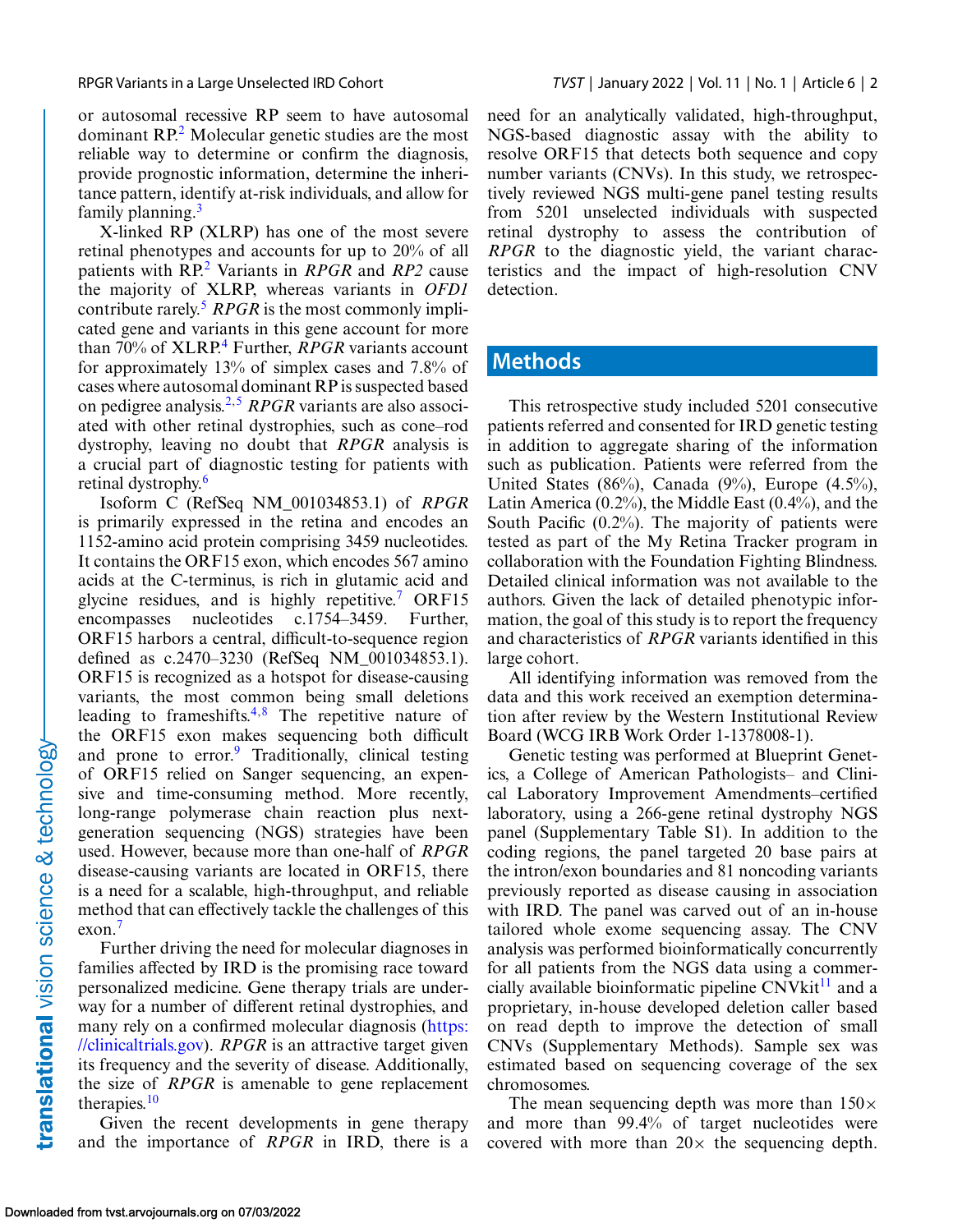Specifically, the mean sequencing depth for *RPGR* was  $82\times$  for males and  $159\times$  for females and 99.4% and 100% of target nucleotides were covered with more than  $20 \times$  for males and females, respectively (Supplementary Fig. S1). Bidirectional Sanger sequencing and quantitative polymerase chain reactions were used for confirmation of sequence variants and CNVs, respectively (Supplementary Methods).

Variants were classified according a point-based modification of the Association for Molecular Pathology/American College of Molecular Genetics and Genomics guidelines [\(www.blueprintgenetics.com\)](http://www.blueprintgenetics.com), $^{12}$  $^{12}$  $^{12}$ with evidence from population and gene- and diseasespecific databases, in silico prediction tools (including PolyPhen,  $^{13}$  SIFT,  $^{14}$  $^{14}$  $^{14}$  and Mutaster<sup>15</sup>), our in-house variant database, multiple publicly and commercially available mutation databases and appropriate scientific literature as the foundation for scoring. All reported variants were de-identified and shared with the ClinVar database. A test result was considered diagnostic when the patient was found to have one or two pathogenic or likely pathogenic variants in a single gene, depending on the gene and mode of inheritance. *RPGR* variant nomenclature is based on NM\_001034853.1 from the RefSeq database.

#### **Results**

A total of 5201 patients underwent sequencing with the clinically validated 266-gene retinal dystrophy panel, including sequence and CNV analysis (Supplementary Table S1). Demographic data were available for 5074 individuals (97.6%) in the cohort. The median age at referral was 45 years (range,  $\langle 1 \rangle$  year to 93 years). Males represented  $51.6\%$  ( $n = 2620$ ) of the group while females represented  $47.8\%$  ( $n = 2425$ ). Sex was not provided for  $0.02\%$  of the cohort ( $n = 29$ ). The majority of patients tested were referred from the United States (86%  $[n = 4538]$ ); however, patients were referred from an additional 20 countries from North America, Europe, South America, the Middle East, and the South Pacific.

Diagnostic variants were identified in 51.1% of patients in 139 unique genes. The median age of patients who received a diagnosis was 32 years (range, <1 year to 93 years). Males represented 50.3% of the diagnosed cohort and females represented 48.8%. Age and sex were not available for 4 and 23 patients, respectively, in the diagnosed cohort. Variants in *ABCA4* were responsible for the most diagnoses (14.5%), followed by *USH2A* (12.0%), *RPGR* (8.7%), *RHO* (5.2%), and *PRPH2* (4.6%) (Supplementary Table S2). Interestingly, 11 patients had diseasecausing variants in two genes, suggestive of dual diagnoses. CNVs made up 4.7% of all diagnostic variants with *USH2A*, *EYS*, and *PRPF31* being the most frequently implicated (Supplementary Table S2). Of the genes in which diagnostic variants were identified, 117 genes contributed to less than 1.0% each of the diagnostic burden, but cumulatively contributed to 25.9%.

Of the 5201 patients tested, 257 (5%) had a rare variant in *RPGR*; 252 (98%) had sequence variants and 5 (1.9%) had CNVs. In 96 out of 252 patients (38%), the identified sequence variant was confirmed with Sanger sequencing, whereas four of five CNVs were confirmed with quantitative polymerase chain reaction (data not shown). A total of 158 unique *RPGR* variants were detected in these 257 patients (Supplementary Table S3). Of the 257 diagnostic or potentially diagnostic variants, 157 (61%) were classified as pathogenic, 72  $(28%)$  as likely pathogenic, and 23  $(9%)$  as variants of uncertain significance. The *RPGR* variant was the diagnostic finding in 234 of the 5201 patients (4.5%).

Of the 234 patients with diagnostic *RPGR* variants, 177 (76%) were male and 57 (24%) were female [\(Table\)](#page-3-0). All male patients with a diagnostic *RPGR* variant  $(n = 177)$  were reported to have visual symptoms. Of the women, 52 (91%) were reported to have visual symptoms,  $4(7%)$  were reported to have ocular findings consistent with being a carrier of an X-linked ocular disease, and 1 (1.7%) was tested because of a family history consistent with X-linked ocular disease (data not shown). The clinical information provided revealed that the majority of patients with a disease-causing *RPGR* variant were suspected to have RP or rod–cone dystrophy  $(73%$  of males and  $61%$ of females) [\(Table\)](#page-3-0). A clinical diagnosis of cone, cone– rod, or macular dystrophy was reported for 11.3% of males and 5.3% of females. A subset of patients  $(2.6\%)$  was referred with a diagnosis of unspecified retinal dystrophy, and symptoms only (no diagnosis) were provided for 15.4%. Chorioretinal atrophy, fundus albipunctatus, or Oguchi disease were the suspected clinical diagnoses provided at the time of referral for genetic testing for four female patients.

The median age at testing was 34 years in males (range, 4–81 years) and 46 in females (range, 5–88). There was limited information regarding the age of symptom onset in our cohort. A positive family history of ocular disease was reported in 52% of males and in 56% of females, whereas 12.4% and 14%, respectively, were reported to have a negative family history [\(Table\)](#page-3-0). No family history information was provided for the remainder of the cohort (35.6% of males; 30% of females) [\(Table\)](#page-3-0).

Of the patients with diagnostic *RPGR* results, 74% (173/234) had a variant in ORF15. Specifically, the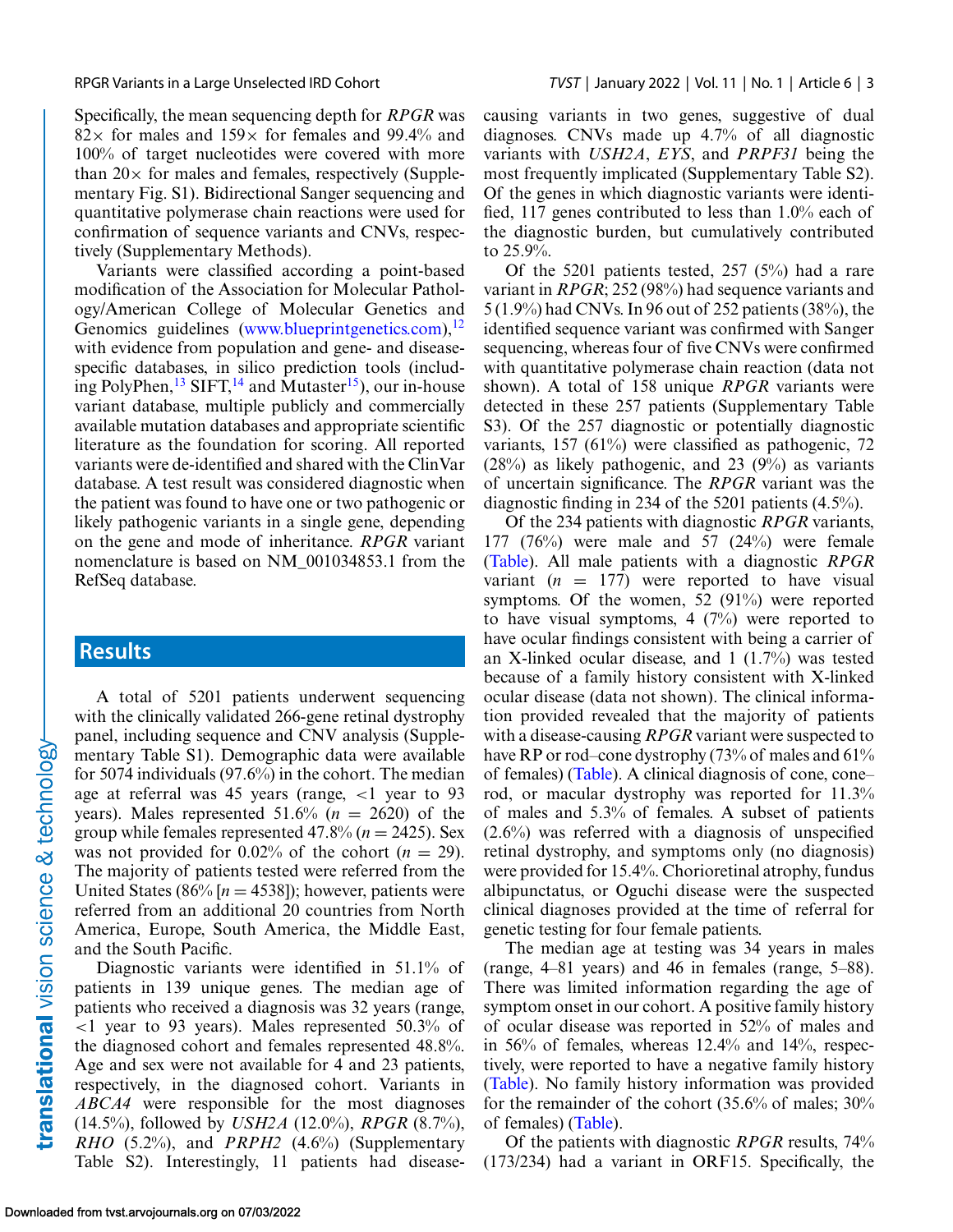<span id="page-3-0"></span>

|  |  | Table. Demographics of Patients With a Diagnostic RPGR Variant |
|--|--|----------------------------------------------------------------|
|--|--|----------------------------------------------------------------|

| Variable                                                   | Male       | Female    | Total    |
|------------------------------------------------------------|------------|-----------|----------|
| Number of patients                                         | 177 (75.6) | 57 (24.4) | 234      |
| Reported diagnosis at time of referral for genetic testing |            |           |          |
| RP or rod cone dystrophy                                   | 129 (73)   | 35(61)    | 164 (70) |
| Cone/cone-rod dystrophy or macular dystrophy               | 20(11.3)   | 3(5.3)    | 23(8.5)  |
| Chorioretinal atrophy                                      | 0          | 2(3.5)    | 2(0.9)   |
| Fundus albipunctatus                                       | 0          | 1(1.8)    | 1(0.4)   |
| Oquchi disease                                             | $\Omega$   | 1(1.8)    | 1(0.4)   |
| Retinal dystrophy, unspecified                             | 5(2.8)     | 1(1.8)    | 6(2.6)   |
| Only symptoms listed                                       | 23(13)     | 13(23)    | 36(15.4) |
| Family history                                             |            |           |          |
| Positive                                                   | 92(52)     | 32(56)    | 124 (53) |
| Negative                                                   | 22(12.4)   | 8(14)     | 30(13)   |
| Not mentioned                                              | 63 (35.6)  | 17 (30)   | 80 (34)  |

Values are number (%).

disease-causing variants were located in the central, most difficult-to-sequence region in 68 of the 234 patients (29%) and were outside the central region in 105 (45%). The remaining 61 diagnostic variants  $(26\%)$  were located within exons 1–14 [\(Fig.a](#page-4-0)). Diagnostic variants were frameshifts (161 [69%]), nonsense (47 [20%]), missense (14 [6%]), splice (7 [3%]), and CNVs (5 [2%]) [\(Fig.b](#page-4-0)). There was no difference in variant distribution or variant type between male and female patients [\(Fig.\)](#page-4-0). All diagnostic missense variants were located within exons 3–10, affecting the regulator of chromosome condensation (RCC1) domain (amino acids 54–367) (Supplementary Table S2). Eight missense variants and three in-frame deletions affecting conserved amino acid residues within the RCC1 domain, classified as variants of uncertain significance, were detected.

The diagnostic *RPGR* ORF15 variants outside of the central region consisted of frameshift (87/105 [83%]) and nonsense variants (18/105 [17%]). The most commonly observed pathogenic variant was c.2403\_2406del, p.(Glu802Glyfs\*12), followed by c.2236\_2237del, p.(Glu746Argfs\*23) and c.2426\_2427del, p.(Glu809Glyfs\*25). All 20 male patients with a clinical diagnosis of cone, cone–rod, or macular dystrophy had an ORF15 variant; 95% were located toward the 3ʹ end at, or downstream of, position c.3027 (c.3092\_3093del and c.3096\_3097del were both seen in four patients). Four diagnostic CNVs were detected in five patients, including a deletion of exon 2 (in-frame), a deletion of exons 2–3 (in-frame), a deletion of exons 8–9, and a whole gene deletion (out-of-frame) (Supplementary Table S2).

## **Discussion**

This study presents the molecular diagnoses in an unselected cohort of 5201 patients with IRD referred for NGS-based genetic testing with a focus on the contribution and characteristics of diagnostic *RPGR* variants. Importantly, *RPGR* was the third most common genetic etiology of IRD in this cohort, after *ABCA4* and *USH2A*. The distribution of the most common causative genes is similar to those previously reported by other groups.<sup>16,17</sup> Interestingly, more than one-quarter of the diagnoses in our cohort were due to 1 of 117 genes that contributed less than 1.0% each of the diagnostic burden, highlighting the significant genetic heterogeneity in the IRD population and the value of a broad multigene panel approach to maximize diagnostic usefulness.

Our study is consistent with previous NGSbased screening studies on IRD cohorts reporting *RPGR* diagnostic yields of 4.8% (48/1000)<sup>16</sup> and 4%  $(21/500).$ <sup>[18](#page-7-0)</sup> Notably, the NGS assays used in these studies did not capture ORF15, and alternate technologies were required to detect ORF15 variants making them less optimal for routine high-throughput genetic diagnostics for patients with IRD because they require multiple laboratory steps. To the best of our knowledge, our study is the largest, and first, patient cohort published to date to evaluate the prevalence and characteristics of *RPGR* variants analyzed using only an NGS-based assay with laboratory methods and bioinformatic analyses that cover all of ORF15, include CNV analysis, and demonstrate similar diagnostic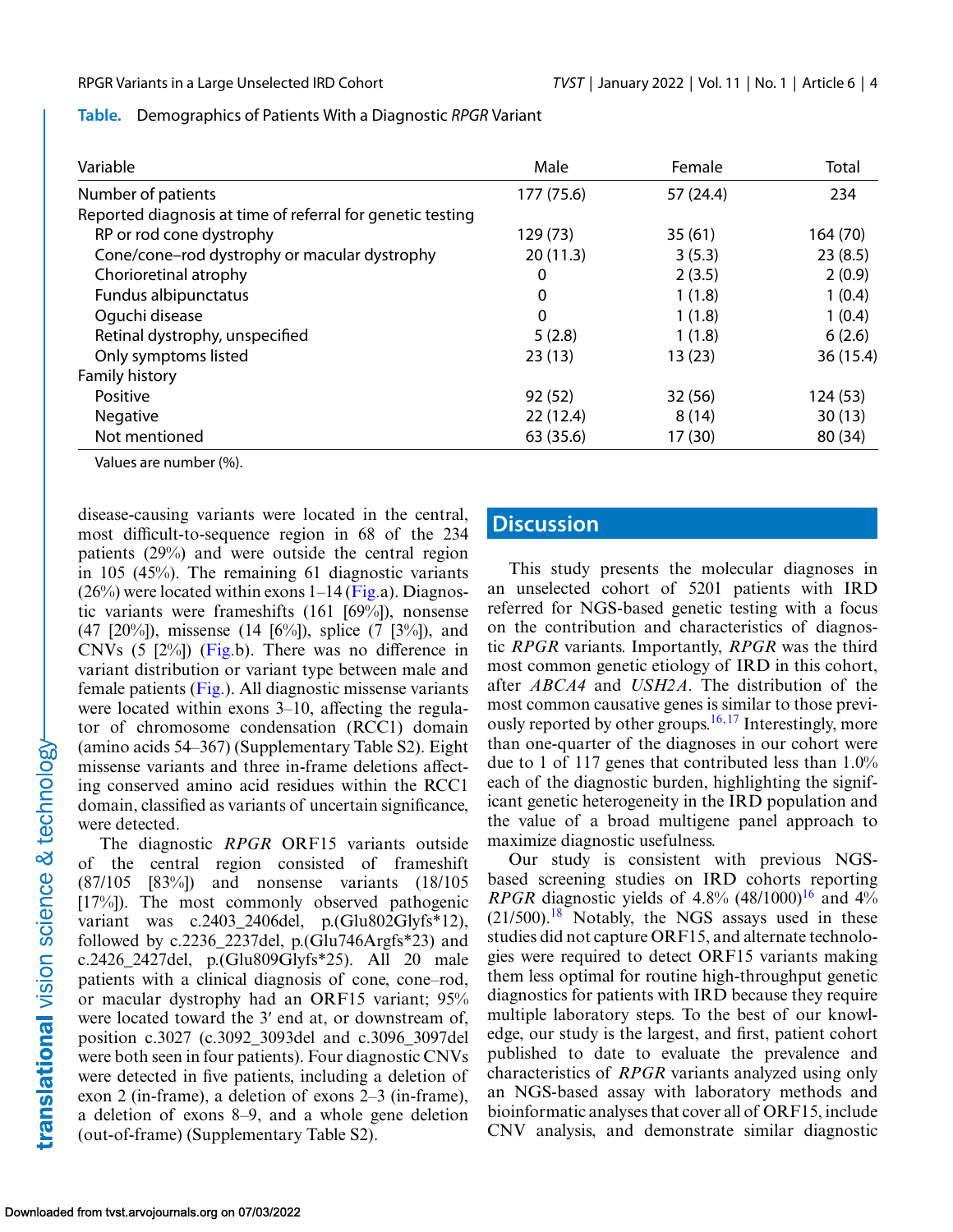<span id="page-4-0"></span>

**Figure.** *RPGR* variant characteristics in 234 diagnostic cases. (a) Distribution of variants by location in the gene. ORF15 central region encompasses c.2470-3230, p.824–1077. (b) Variant type.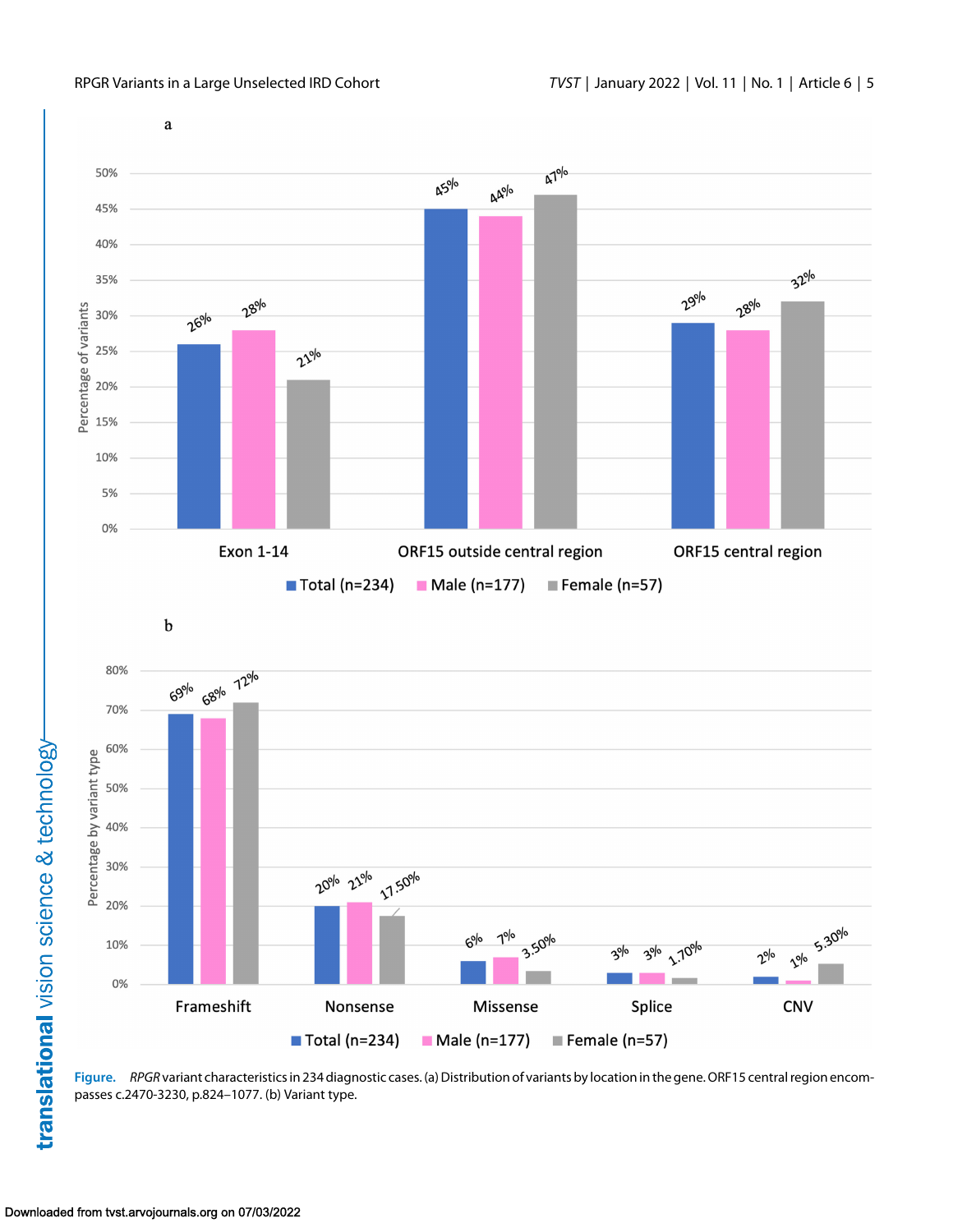yields to those studies with additional steps required to cover ORF15 sufficiently.

Studies on the prevalence of *RPGR*-associated disease in large cohorts of female patients with IRD are scarce. A study describing the phenotypic spectrum in 125 females with a disease-causing *RPGR* variant observed complete expression of RP or cone–rod dystrophy in  $23\%$  of the cases,<sup>[6](#page-6-0)</sup> again supported by our data. Interfamilial and intrafamilial variability of disease penetrance in female patients is observed and is at least partially attributed to random X chromosome inactivation. This clinical variability in females can confound the determination of the mode of inheritance in *RPGR* families as the family history may seem to be consistent autosomal dominant disease rather than an X-linked disease. Importantly, female patients with complete disease expression may also benefit from ongoing and future therapeutic trials, further highlighting the value of a molecular diagnosis.

In addition, it is important to note that there are many genes implicated in other isolated Xlinked retinopathies, including *NYX* and *CACNA1F* (congenital stationary night blindness), *OPN1LW* and *OPN1LMW* (blue cone monochromacy), *RS1* (X-linked retinoschisis), and *CHM* (choroideremia). Although these conditions are typically distinct when resources such as electroretinography and expert examination are available, there are phenotypic overlaps in individuals with these conditions and XLRP, so ensuring that these genes are included when selecting testing for these patients is prudent.<sup>19</sup>

Our findings are consistent with the previously reported variant characteristics and genotype– phenotype associations of *RPGR*-associated IRD:

- 1. ORF15 is a mutation hotspot  $(Fig.a).^{20,21}$  $(Fig.a).^{20,21}$  $(Fig.a).^{20,21}$  $(Fig.a).^{20,21}$  In previous studies, based on 135 and 47 XLRP patients, variants in ORF15 accounted for  $71.4\%$ <sup>21</sup> and 80.0%<sup>20</sup> of the diagnoses, respectively.
- 2. Disease-causing missense variants are located within the RCC1 domain in exons 3–10.
- 3. The cone, cone-rod, or macular dystrophy phenotype is associated with variants located toward the 3ʹ end of ORF15, as previously described by Branham et al.<sup>[5](#page-6-0)</sup>

Notably, our study demonstrates an important contribution of small CNVs among *RPGR* diagnostic variants. All detected CNVs were deletions, four out of five were small (one or two exons), and none had been described previously in the literature. Published NGS-based studies have previously reported only a few gross deletions in *RPGR*. Whole exome sequencing on 60 patients with IRD described deletions affecting exons 4–11 and  $2-5$ ,  $2^2$  whereas targeted panel analysis on 500 unrelated patients with IRD reported only one hemizygous [18](#page-7-0).7-kb deletion affecting exon  $15^{18}$ . The Human Gene Mutation Database reports 10 partial gross deletions in *RPGR*/ORF15, which represent 2% of all disease-causing variants in the database.

In our cohort of patients with a diagnostic *RPGR* variant, four female patients were referred for genetic testing with a clinical diagnosis of chorioretinal atrophy, fundus albipunctatus, or Oguchi disease. These diagnoses are not associated with *RPGR*-related disease and these cases demonstrate one of the important benefits of genetic testing, that is, refining, or even changing, the initial clinical diagnosis.

Although the provision of detailed clinical information to diagnostic laboratories is always recommended for the most robust interpretation of variants, it is rarely mandatory outside of research or clinical trial protocols. As such, the major limitation of our study is the limited clinical information provided for the patients. This factor hampers detailed clinical characterization or the ability to determine what characteristics increase the likelihood of a patient having *RPGR*associated disease before performing genetic testing. As genetic testing continues to become more common in the primary health care setting, comprehensive genetic testing panels are advantageous for patients with IRD to maximize the likelihood of making a molecular diagnosis. However, the value of involving a retinal specialist in the care of these patients cannot be understated. Benefits include expert phenotyping, clinical correlation with molecular results, ensuring appropriate management, access to therapies, and referral to clinical trials when appropriate.

In this unselected and heterogeneous cohort, *RPGR* variants are a significant cause of IRD. Highthroughput, clinically validated NGS diagnostics for IRD, including *RPGR* ORF15 in combination with high-resolution CNV detection, are largely lacking. In this study, 29% of the diagnostic variants were detected in the most difficult-to-sequence central region of ORF15 (c.2470-3230) and CNVs accounted for 2% of *RPGR* diagnoses. These findings highlight the importance of including deep and uniform sequencing depth of ORF15 and high-resolution, sensitive CNV analysis in diagnostic NGS-panels. Comprehensive IRD molecular testing is critical for patient management, family counselling, management, and selection for ongoing clinical trials. There are multiple gene therapy trials ongoing for inherited retinal dystrophies, including XLRP caused by *RPGR* variants and *RPGR*-associated retinal dystrophy. *RPGR* is ideally suited for gene therapy given its prevalence and severe clinical presentation. Our findings confirm the importance of including high-quality *RPGR* gene analysis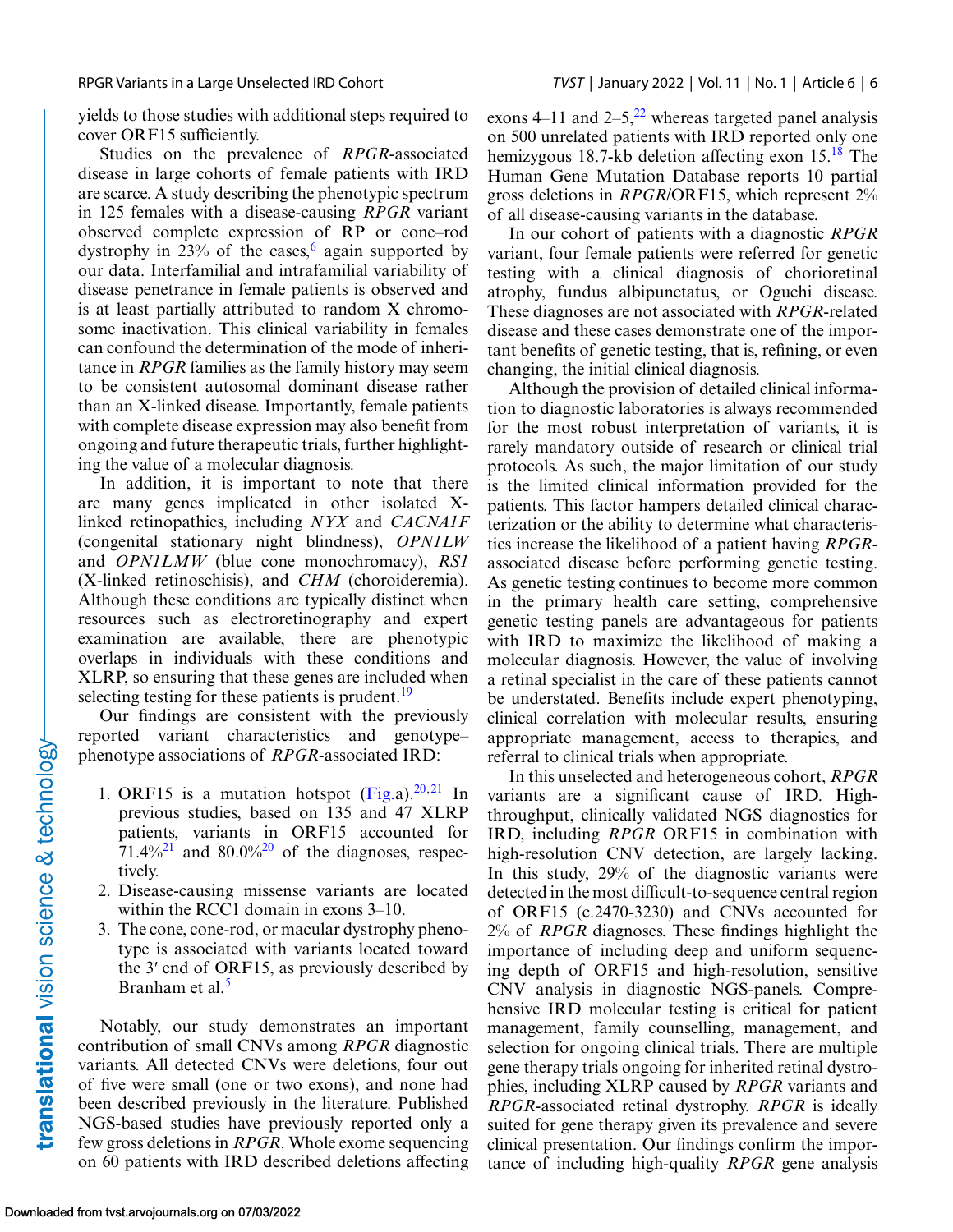as part of primary genetic testing for patients with IRD.

# **Acknowledgments**

The authors express their gratitude to patients and medical providers who participated in this study.

#### **Author Contributions**

ST, JK, and TPA contributed to the conception and design of the study.

ST, KG, IS, and TPA compiled the clinical and variant data and performed the analyses.

ST, JSI, KK, KW, KM, PVN, LS, JK, EM, JSC, TPA, and JK analyzed individual patient data and performed variant interpretation.

JSI, AK, HJ, PSI, MA, VK, MM, PSA, SM, TPA, and JK developed and implemented the methodology used for DNA analysis, and variant interpretation.

ST, KG, JSI, and TPA drafted and wrote the manuscript.

All authors reviewed and approved the final version for submission.

Disclosure: **S. Tuupanen**, Blueprint Genetics Blueprint Genetics (E); **K. Gall**, Blueprint Genetics (E); **J. Sistonen**, Blueprint Genetics (E); **I. Saarinen**, Blueprint Genetics (E); **K. Kämpjärvi**, Blueprint Genetics (E); **K. Wells**, Blueprint Genetics (E); **K. Merkkiniemi**, Blueprint Genetics (E); **P. von Nandelstadh**, Blueprint Genetics (E); **L. Sarantaus**, Blueprint Genetics (E); **J. Känsäkoski**, Blueprint Genetics (E); **E. Mårtenson**, Blueprint Genetics (E); **H. Västinsalo**, Blueprint Genetics (E); **J. Schleit**, Blueprint Genetics (E); **E.-M. Sankila**, Blueprint Genetics (C); Novartis (C, R); Biogen (C, R) and Bayer (C, R); **A. Kere**, Blueprint Genetics (E); **H. Junnila**, Blueprint Genetics (E); **P. Siivonen**, Blueprint Genetics (E); **M. Andreevskaya**, Blueprint Genetics (E); **V. Kytölä**, Blueprint Genetics (E); **M. Muona**, Blueprint Genetics (E); **P. Salmenperä**, Blueprint Genetics (E); **S. Myllykangas**, Blueprint Genetics (E); **J. Koskenvuo**, Blueprint Genetics (E); **T.-P. Alastalo**, Blueprint Genetics (E)

## **References**

1. Daiger SP, Bowne SJ, Sullivan LS. Perspective on genes and mutations causing retinitis pigmentosa.

<span id="page-6-0"></span>RPGR Variants in a Large Unselected IRD Cohort *TVST* | January 2022 | Vol. 11 | No. 1 | Article 6 | 7

*Arch Ophthalmol*[. 2007;125\(2\):151–158, doi:10.](http://doi.org/10.1001/archopht.125.2.151) 1001/archopht.125.2.151.

- 2. Churchill JD, Bowne SJ, Sullivan LS, et al. Mutations in the X-linked retinitis pigmentosa genes RPGR and RP2 found in 8.5% of families with a provisional diagnosis of autosomal dominant retinitis pigmentosa mutations in X-linked retinitis pigmentosa genes. *Invest Ophth Vis Sci*. 2013;54(2):1411–1416, doi[:10.1167/iovs.12-11541.](http://doi.org/10.1167/iovs.12-11541)
- 3. Wang J, Zhang VW, Feng Y, et al. Dependable and efficient clinical utility of target capture-based deep sequencing in molecular diagnosis of retinitis pigmentosa targeted capture-based NGS analysis of RP genes. *Invest Ophth Vis Sci*. 2014;55(10):6213– 6223, doi[:10.1167/iovs.14-14936.](http://doi.org/10.1167/iovs.14-14936)
- 4. Li J, Tang J, Feng Y, et al. Improved diagnosis of inherited retinal dystrophies by high-fidelity PCR of ORF15 followed by next-generation sequencing. *J Mol Diagnostics*. 2016;18(6):817– 824, doi[:10.1016/j.jmoldx.2016.06.007.](http://doi.org/10.1016/j.jmoldx.2016.06.007)
- 5. Branham K, Othman M, Brumm M, et al. Mutations in RPGR and RP2 account for 15% of males with simplex retinal degenerative disease Xlinked mutations in simplex males. *Invest Ophth Vis Sci*[. 2012;53\(13\):8232–8237, doi:10.1167/iovs.](http://doi.org/10.1167/iovs.12-11025) 12-11025.
- 6. Talib M, van Schooneveld MJ, Cauwenbergh CV, et al. The spectrum of structural and functional abnormalities in female carriers of pathogenic variants in the RPGR gene. *Invest Ophth Vis Sci*[. 2018;59\(10\):4123–4133, doi:10.](http://doi.org/10.1167/iovs.17-23453) 1167/iovs.17-23453.
- 7. Chiang JPW, Lamey TM, Wang NK, et al. Development of high-throughput clinical testing of RPGR ORF15 using a large inherited retinal dystrophy cohort. *Invest Ophth Vis Sci*[. 2018;59\(11\):4434–4440, doi:10.1167/iovs.18-](http://doi.org/10.1167/iovs.18-24555) 24555.
- 8. Neidhardt J, Glaus E, Lorenz B, et al. Identification of novel mutations in X-linked retinitis pigmentosa families and implications for diagnostic testing. *Mol Vis*. 2008;14:1081–1093.
- 9. Kapetanovic JC, McClements ME, Martinez-Fernandez de la Camara C, MacLaren RE. Molecular strategies for RPGR gene therapy. *Genes Basel*[. 2019;10\(9\):674, doi:10.3390/](http://doi.org/10.3390/genes10090674) genes10090674.
- 10. Camara CM-FDL, Nanda A, Salvetti AP, Fischer MD, MacLaren RE. Gene therapy for the treatment of X-linked retinitis pigmentosa. *Expert Opin Orphan D*[. 2018;6\(3\):1–11, doi:10.1080/21678707.](http://doi.org/10.1080/21678707.2018.1444476) 2018.1444476.
- 11. Talevich E., et al. CNVkit: genome-wide copy number detection and visualization from targeted